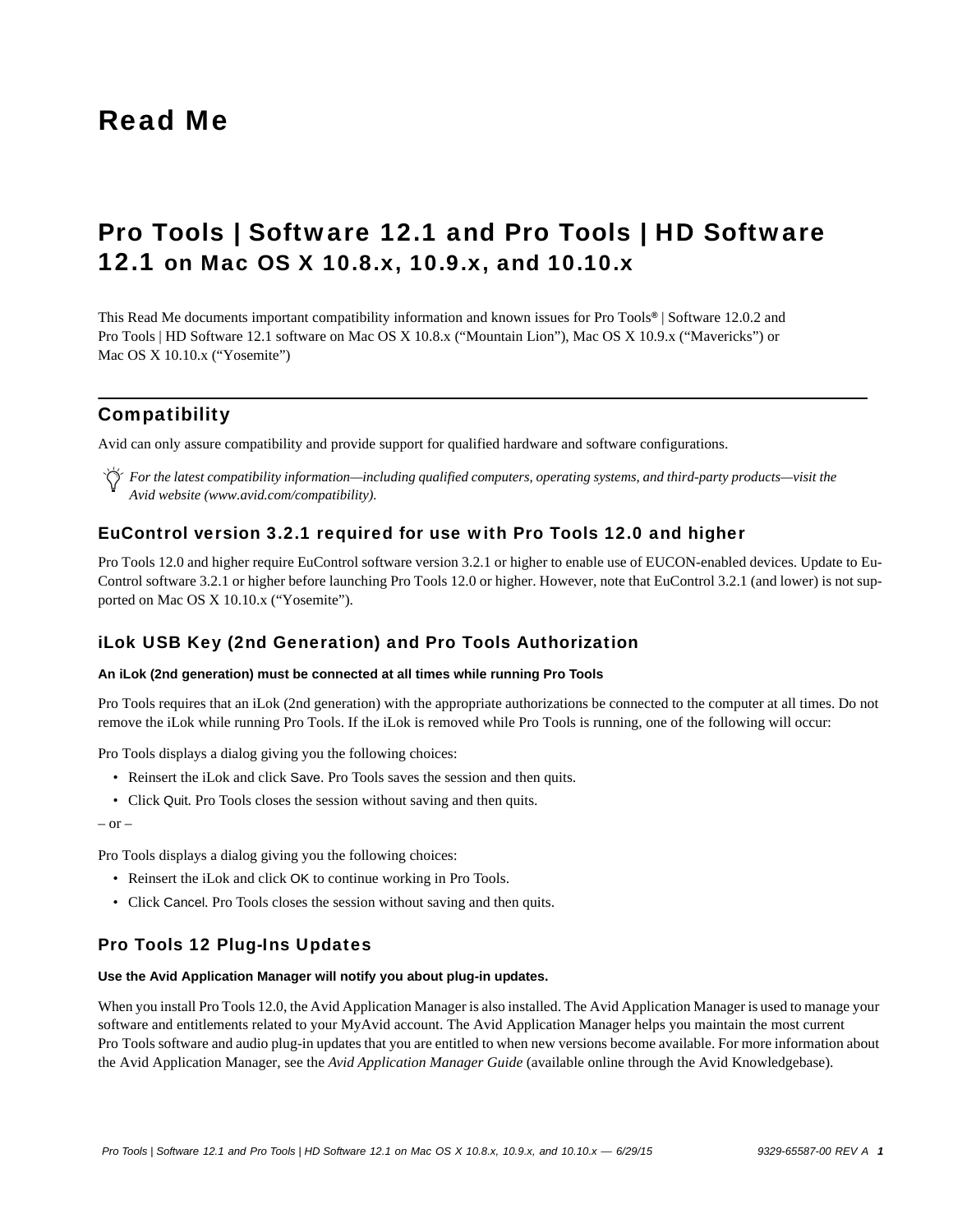# Co-Installing Pro Tools 10 and Pro Tools 12 (Mac OS X 10.8.5 Only)

# **On MacOS X 10.8.5 ("Mountain Lion"), Pro Tools 12.0 can be co-installed on the same system with Pro Tools 10.3.10.**

If you have an earlier version of Pro Tools installed, it is recommended that you perform a clean uninstall before installing Pro Tools 10.3.10 (or higher) and Pro Tools 12.0 (or higher).

# General Compatibility

### **Pro Tools 12 does not support video capture (PTSW-181456)**

Pro Tools 12 does not have the ability to record video to the timeline. Co-install Pro Tools 10.3.10 (or higher) on the same system and use an Avid Mojo SDI to record video into Pro Tools 10. The captured video can then be used in Pro Tools 12.

# **Pro Tools 12 does not allow import of WMA files (PTSW-181506)**

If you attempt to import a WMA file into a Pro Tools 12 session, Pro Tools cannot convert the file and posts a "file is unreadable" message. Co-install Pro Tools 10.3.10 (or higher) on the same system, import the WMA file, and convert it to a format supported by Pro Tools 12.

### **On Mac OS X 10.10 (Yosemite) only, iTunes does not work with HDX or HD | Native hardware using the Avid Core Audio manager. (PTSW-194693)**

The Avid CoreAudio Manager is currently not compatible with Mac OS X 10.10 (Yosemite) and a driver update will be required.

### **QuickTime Player is not currently compatible with Avid Audio Interfaces on Mac OS X 10.8 and 10.9 (PTSW-163965)**

QuickTime Player does not currently support Avid audio devices as output devices with Mac OS X 10.8. Audio will not pass through and playback will not start. Please use an alternate audio interface for QuickTime Player, or use another software solution for playing back QuickTime files with Avid audio devices as a workaround for this issue.

# **Pro Tools 12 sessions that use more than 4 gigabytes of RAM will cause Pro Tools 10 or lower to quit unexpectedly (PTSW-181963)**

If you attempt to open a Pro Tools 12 session that uses more than 4 gigabytes of RAM in Pro Tools 10 or lower, Pro Tools will quit unexpectedly. To open such sessions in Pro Tools 10 or lower, first reduce the amount of session RAM usage to less than 4 gigabytes in Pro Tools 12 by removing virtual instruments that take up system memory.

# **Enable Spotlight for best performance when relinking files and indexing in the Workspace (PTSW-183818)**

For best performance with relinking and Workspace indexing, enable Spotlight. While enabling Spotlight is not required, it will improve performance in this area with Pro Tools.

*When Spotlight is enabled, long record passes (over 50 minutes) may stop recordings after 50+ minutes. Consider disabling Spotlight for long recording sessions and then re-enable it when you are done recording.*

#### **OMF files that contain video are not compatible with Pro Tools 12 (PTSW-184397)**

OMF sequences that contain video cannot be imported into Pro Tools 12. OMF sequences that contain embedded or referenced audio files can be imported into Pro Tools 12. To import a sequence that contains video media, use a linked AAF sequence.

#### **Pro Tools session file formats version 4.x and lower are not supported in Pro Tools 11 and higher (PTSW-181049)**

Pro Tools session files from Pro Tools versions 4.x and lower are not recognized in Pro Tools 11 and higher. In the Pro Tools Workspace, these files are listed as "unknown," and cannot be opened. Co-install Pro Tools 10.3.10 (or higher) on the same system and open the session files in Pro Tools 10. Save the session in the current Pro Tools session format, then open the session in Pro Tools 12.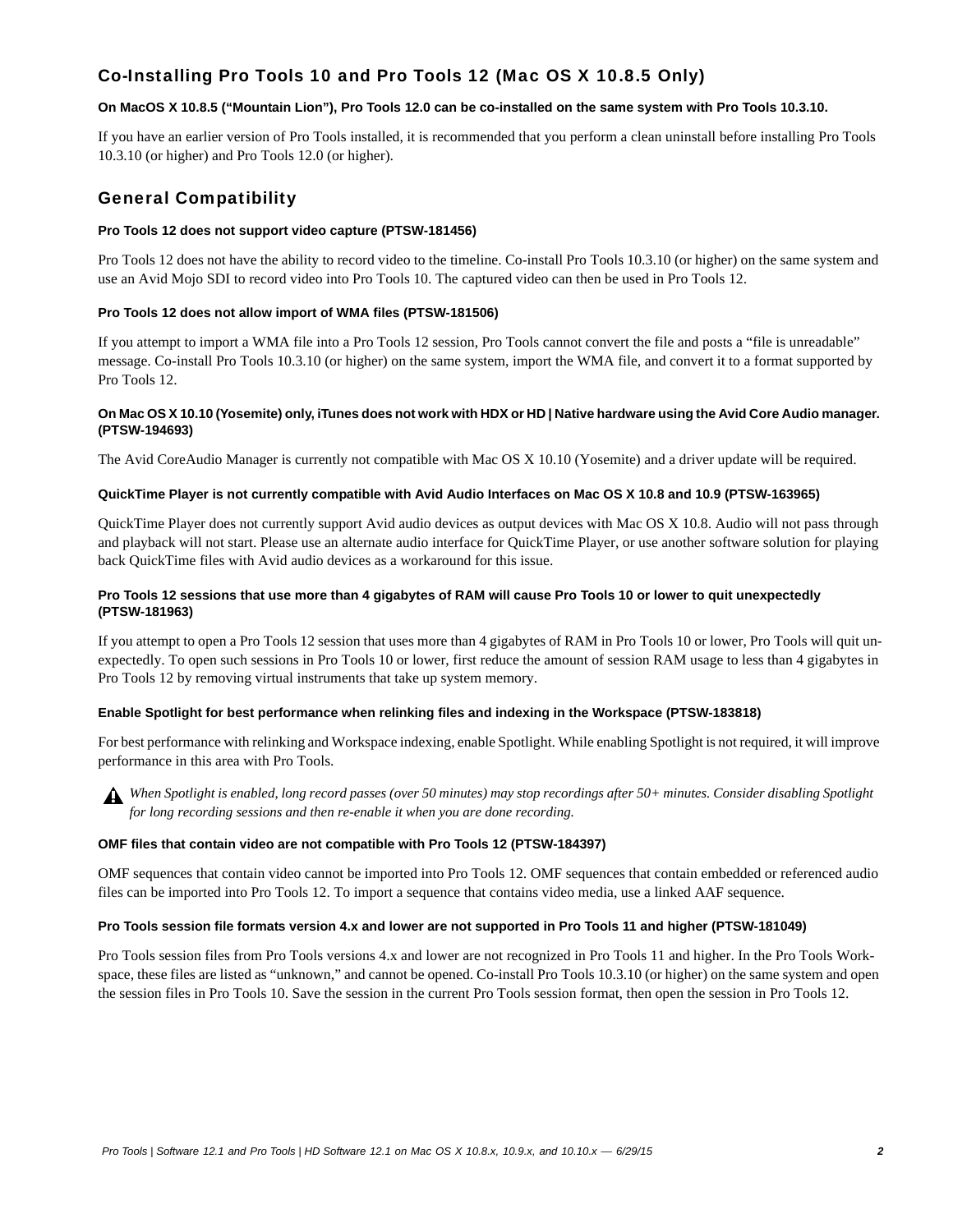# Pro Tools | HDX Systems

# Some Mac Pro computers with certain video cards may not have power connections available for Pro Tools | HDX cards (PTSW-**156545)**

Some video cards require power from the motherboard, which is also a requirement for HDX cards. If you have a video card that requires both power connections on the motherboard, a power connection for your HDX cards will not be available. To avoid this problem, use a video card that does not require more than one power connection to the motherboard.

# Pro Tools | HD Native PCIe Systems

# **With Mac OS 10.6.8 or higher, it may not be possible to update the firmware on an HD Native PCIe card (PTSW-146374)**

When launching Pro Tools HD with a HD Native card on Mac OS 10.6.8 or higher, a -1164 error may occur. This error indicates that the firmware for the HD Native card cannot be updated from version 1.0 to version 1.02 or 1.03. If this error occurs, you can only update the firmware using Mac OS X 10.6.7 or lower. The firmware update can also fail when using a Thunderbolt MacBook Pro. To avoid this error, use a Mac without Thunderbolt and use the Avid NativeCardFlasher utility to update the HD Native firmware,

*For more information on updating Native card firmware, refer to the following Avid Knowledge Base articles: http://avid.force.com/pkb/articles/en\_US/troubleshooting/en419331 http://avid.force.com/pkb/articles/en\_US/troubleshooting/en429831*

# Eleven Rack

# **Eleven® Rack Guitar Window not available in Pro Tools 12 (PTSW-184398)**

Pro Tools 12 does not provide the Guitar Window for Eleven Rack that is available in Pro Tools 10 and lower. Avid has made available a 64-bit standalone version of the Eleven Rack Control Window found in Pro Tools 10 and earlier. Please see the following page for more information about the 64-bit standalone Eleven Rack Editor: http://apps.avid.com/eleven-rack/

# VENUE

# **Restarting a VENUE console, including the changing of system configurations, leads to an audio interface timeout with a connected HD Native system (PTSW-183745)**

When connecting a HD Native system (PCIe or Thunderbolt) to a VENUE live sound system, VENUE HDx cards acting as your interface to Pro Tools timeout when restarting the VENUE console. This includes changing the VENUE system input configuration between stage and HDx sources (Virtual Soundcheck). After timing out, Pro Tools cannot record or playback until you quit and relaunch Pro Tools.

# **When multiple E3 engines are connected together (as part of a shared input VENUE S3L-X system), and at least one E3 engine in the system is connected to a Pro Tools computer, only one of the available E3 engines may be listed twice in the Playback Engine pop-up menu of the connected computer. (VSW-9462)**

To workaround this issue in a shared input configuration, make sure that only one E3 engine is checked in the Audio MIDI Setup > Network Device Browser of any computer used for recording/playback with the S3L-X system. It is highly recommended that you make connections between E3s (or between E3s and any switches) after you have established connections between each E3 and its corresponding Pro Tools system. See the VENUE | S3L-X System Guide for more information.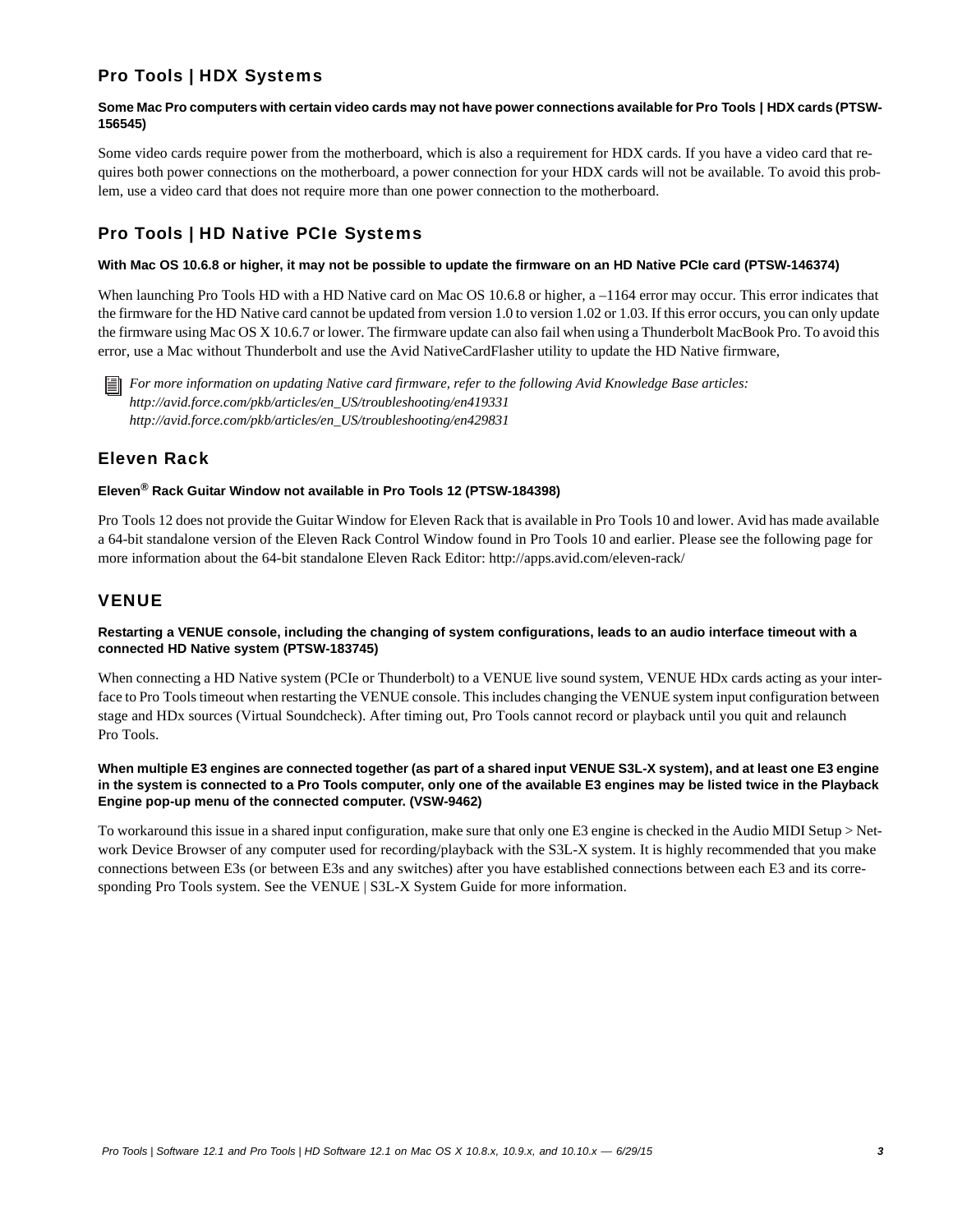# Known Issues

The following sections document known issues you may encounter when using Pro Tools 11 and Pro Tools HD 11, along with workarounds if they exist.

# General Pro Tools Issues

### **Pro Tools does not play back immediately after importing a large and complex AAF sequence (UME-905)**

Importing a complex AAF sequence that contains many video files and edits may cause Pro Tools to be in a Play/Pause state after all files have finished linking. This may also happen when reopening the session. If you encounter this, stop the transport, wait 30 seconds, and then attempt playback again. To avoid this problem completely, you can bounce the video and re-import, or request that the video editor flatten the video upon export.

### **Offline Bounce takes much longer than expected (PT-202888)**

Offline Bounce times can increase significantly in sessions that have output and input assignments cascaded across tracks (for example: Track 1 output is assigned to Track 2 input, Track 2 output is assigned to Track 3 input, and so on).

### **Pro Tools posts an AAE 9173 error when bouncing to QuickTime (PT-198686 and PT-201931)**

Pro Tools post an AAE 9173 error when bouncing to QuickTime. This error only occurs the first time you try to bounce to QuickTime. If you encounter this error, dismiss it, bounce to QuickTime again, and the bounce will succeed.

### **When importing session data, automation is replaced instead of overlaid when using Adjust Session Start Time to Match Source Start Time (PTSW-149273)**

Automation can sometimes be replaced instead of overlaid when using Adjust Session Start Time to Match Source Start Time when importing session data. This issue may occur if the source session start time (of the session being imported) is earlier than the current session start time. This issue can be avoided if you instead import the session data from the session with the later start time into the session with the earlier start time. You must also not enable the Adjust Session Start Time to Match Source Start Time option, and select Maintain Absolute when prompted.

#### **Automatic Delay Compensation cannot not be applied to tracks recording from different types of sources (PTSW-157960)**

Automatic Delay Compensation cannot compensate for cascaded records that use both I/O and bus inputs to recording tracks. An example of this is feeding an audio track (in record) from an audio input, and then bussing the output of the track to another audio track also in record. The first audio track will be compensated but the second cascaded track will not be. (This is not a common workflow.)

#### **Audio scrubbing is offset by the overall system delay when Automatic Delay Compensation is enabled (PTSW-150138)**

With Automation Delay Compensation enabled, when scrubbing audio the output is offset by the overall system delay (displayed in the Session Setup Window). Large system delays cause a noticeable offset. To avoid this issue, you can disable Automatic Delay Compensation when you want to scrub audio for editing.

#### **DestructivePunch may not behave correctly when using Automatic Delay Compensation (PTSW-157282)**

When using the Maximum amount of Delay Compensation, DestructivePunch may not behave correctly. To avoid this issue, do not use DestructivePunch with system delays over 4,096 samples at 48 kHz, 8,192 samples at 96 kHz, or 16,384 samples at 192 kHz.

#### **Cannot run Reason as ReWire clients if they have not first been launched and set up as a standalone application (PTSW-133070)**

Reason needs to be launched and setup as a stand-alone applications before running them as a ReWire clients with Pro Tools. Do the following:

- Launch Reason in stand-alone mode and follow the on-screen instructions.
- Quit Reason.
- Launch Pro Tools and insert Reason as a ReWire plug-in on an audio, Auxiliary Input, or Instrument track.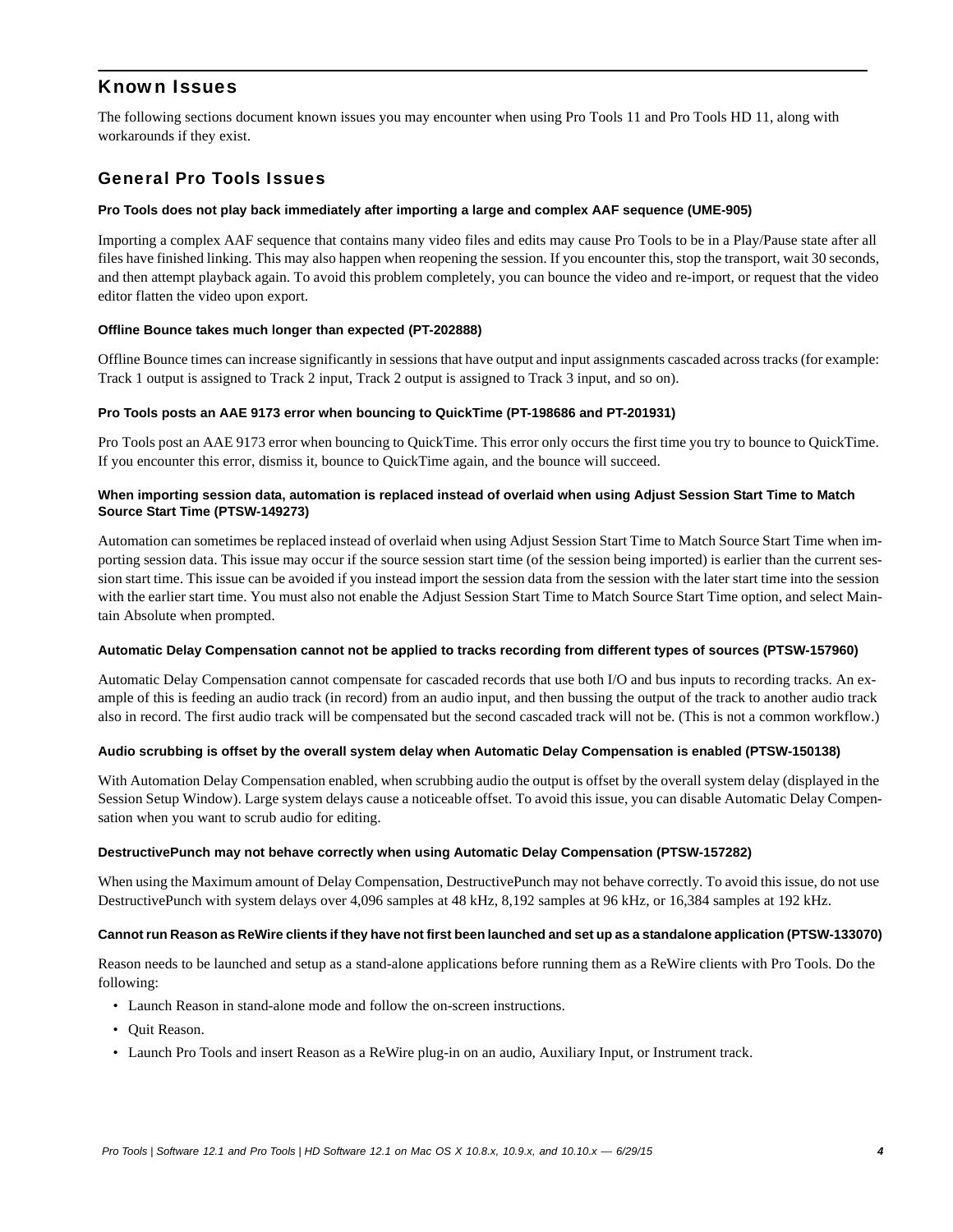# **Exporting interleaved BWF files from Pro Tools 10 or higher and importing into Pro Tools 9.0.x and lower may cause Pro Tools to quit unexpectedly (PTSW-151579)**

When exporting any greater-than-stereo multichannel interleaved WAV (BWF) files other than 5.1 from Pro Tools 10 or higher and then importing them into Pro Tools 9.x or lower, Pro Tools quits unexpectedly. To avoid this problem, export audio files for import into lower versions of Pro Tools in another file format (such as AIFF or multi-mono).

#### **AAF files that contain AMA-linked audio cannot be imported (PTSW-182322)**

Pro Tools cannot import AAF files that contain AMA-linked audio files. AMA-linked audio must be imported or transcoded in Media Composer before the AAF is exported.

### **Unrendered mix and match AAFs will not properly import (PTSW-181825)**

If the error "A video file and its associated clips were removed because its timecode rate is incompatible with the project type" appears, it is likely that your AAF contains unrendered mix and match video. To avoid this, render mix and match AAFs from Media Composer before or during export.

### **Clip names appear incorrect after selecting Field Recorder channel matches, or expanding to new tracks. (PTSW-136012)**

This can occur if the file name of a Field Recorder channel match contains a hyphen followed by a number greater than zero. Pro Tools names new clips by incrementing the number after the hyphen. If a field recorder file is already named in this way (such as "Filename-01"), then new clips created by selecting a Field Recorder channel match or by expanding a track may have names different from the parent file. To avoid this situation, avoid using hyphens in Field Recorder file names.

# **Field Recorder matches appear offset after AudioSuite rendering if the session timecode rate does not match the file timecode rate (PTSW-152147)**

If a portion of a file has been rendered with an AudioSuite plug-in, an offset can occur when expanding field recorder matches in cases where the session timecode rate does not match the timecode rate of the audio file. To avoid this issue, you can either render the whole file with AudioSuite (rather than only a portion of the file), or use Whole File mode when rendering AudioSuite processing.

### **External Field Recorder matches do not show up after an initial index pass (PTSW-180659)**

If external field recorder matches do not show up on a field recorder track after the initial index pass, save and reopen the session.

# HDX Systems

# **Pro Tools does not play back when an invalid sync source is selected on SYNC HD (Word Clock or AES/EBU) (PTSW-156651)**

When attempting to initiate playback, playback will fail if a SYNC HD is connected to an HDX card and an Avid audio interface with no connections to either the word clock or AES/EBU ports. Ensure that the clock is set to a working clock source to resolve this issue.

# **In Avid DigiTest, the reported slot number may not correspond to the physical slot number in the computer (PTSW-155373)**

In Avid DigiTest, the slot number reported for HDX cards starts from 0 on up. For example, "Slot 1" does not necessarily correlate to the first physical slot in the machine. If you have an HDX card that is having problems, match the Serial Number ID on the back of the card with the Serial Number ID displayed on the Slot Info page in Avid DigiTest.

# **Pro Tools does not use HDX hardware if a Core Audio application is using HDX hardware (PTSW-155010)**

When launching Pro Tools HD on an HDX hardware accelerated system, Pro Tools will use the Pro Tools Aggregate I/O as the Playback Engine if a Core Audio application has already engaged the HDX hardware. Be sure to quit all Core Audio applications before launching Pro Tools HD to ensure that Pro Tools HD can use HDX hardware.

# **Assertions occur when opening a Pro Tools 12 session that uses the Native format of HEAT in Pro Tools 11.x and assigning track outputs. (PT-204124)**

A session saved from Pro Tools HD 12 on a Native system with HEAT enabled might not display DSP usage for HEAT when opened on Pro Tools 11.x on an HDX system. To avoid these assertions and see DSP usage for HEAT on the HDX system, turn HEAT off and then back on.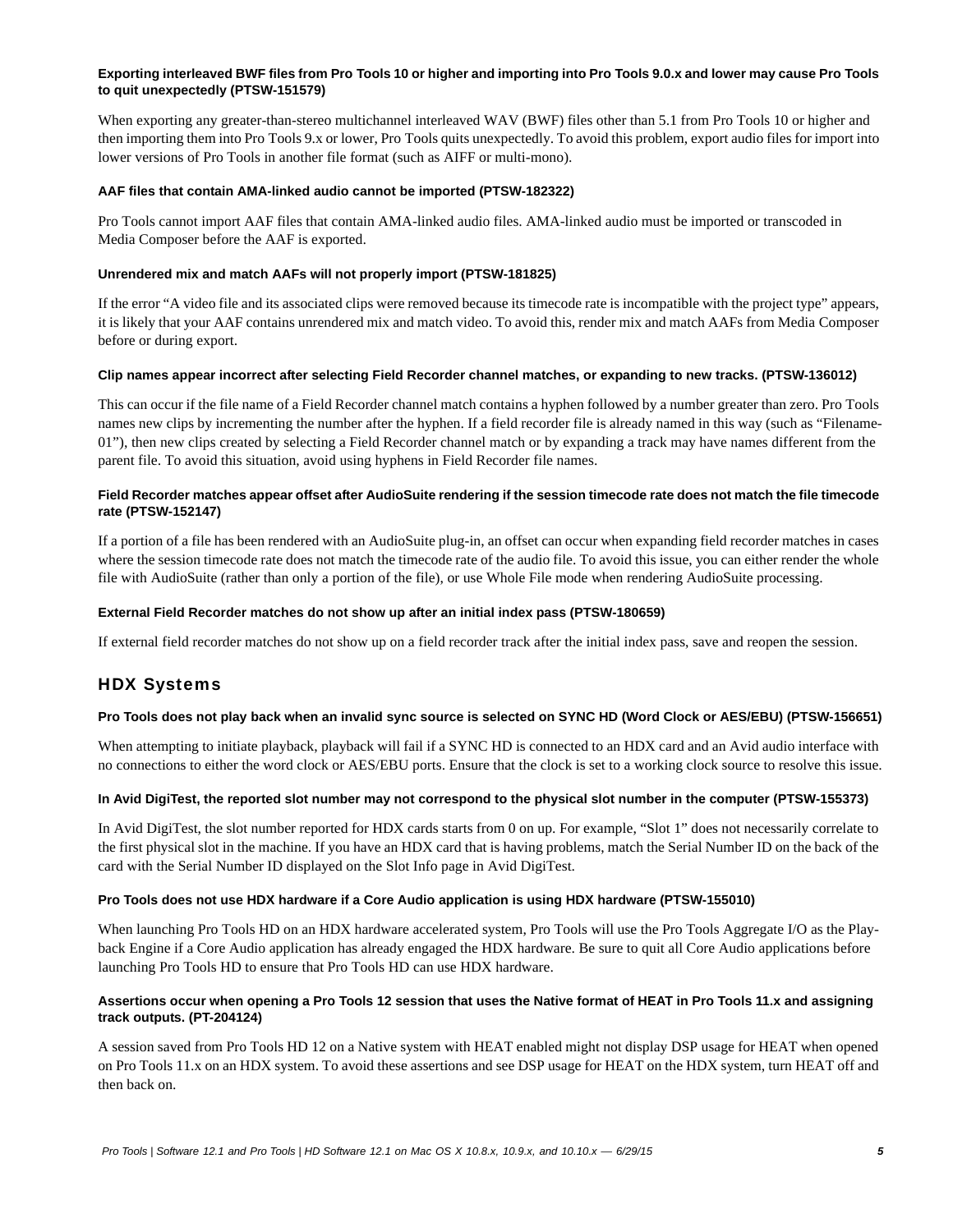# HD Native PCIe Systems

# **Audible pops and clicks occur when changing buffer sizes (PTSW-125715)**

Pops and clicks may occur when changing the Hardware Buffer Size (H/W Buffer Size) in the Playback Engine dialog while monitoring live audio through HD Native hardware. Avid recommends not changing the Hardware Buffer Size while monitoring live audio to avoid this problem. If you must change the Hardware Buffer Size while monitoring live audio, be sure to lower the monitoring volume to avoid any possible damage to your speakers.

# **There is no visual indication of bypassed plug-ins when Low Latency Monitoring is enabled with HD Native PCI. (PT-202108)**

When using Low Latency Monitoring on a system with HD Native PCI, there may be no visual indication for bypassed plug-ins. Despite this, enabling the Low Latency Monitoring option will in fact bypass all plug-ins in the session.

# HD Native Thunderbolt Systems

# **HD Native Thunderbolt headphone output stops working when low latency monitoring is enabled (PTSW-169936)**

The headphone output on the HD Native Thunderbolt does not function when low latency monitoring is enabled. In this case, use alternative monitoring source such, as an Avid HD OMNI.

# **HD Native Thunderbolt prevents the computer from waking after sleep (–9171 error) (PTSW-169172)**

Pro Tools HD and HD Native Thunderbolt do not support the sleep function of Mac OS X. If encountered, disconnect HD Native Thunderbolt to wake the computer. Disable all sleep functions in System Preferences (except display) and shut down the computer. Reconnect HD Native Thunderbolt and start the computer.

# **HD Native Thunderbolt reports a clock error at higher sample rates (PTSW-168819)**

With some computers, you may encounter an audio clock error when recording at higher sample rates (such as 96 kHz) and with lower HW Buffer Size settings (such as 128 samples or less). In general, higher HW Buffer Size settings are recommended at higher sample rates. For example, at 96 kHz, a HW Buffer Size setting of 256 samples or higher is recommended.

# **HD Native Thunderbolt is only supported as the first or second thunderbolt device in a thunderbolt chain at sample rates up to 96 kHz, and it must be the only Thunderbolt device in a chain at any sample rate above 96 kHz (PTSW-168229)**

HD Native Thunderbolt is only supported as the first or second Thunderbolt device in a Thunderbolt chain at sample rates up to 96 kHz, and must be the only thunderbolt device in a chain at any sample rate above 96 kHz. Visit the compatibility pages on the Avid website for more information (*www.avid.com/compato)*.

# **Pro Tools quits unexpectedly when selecting HD Native Thunderbolt in the Playback Engine (PTSW-167511)**

After disconnecting and reconnecting HD Native Thunderbolt from your computer, Pro Tools quits unexpectedly when selecting HD Native Thunderbolt in the Playback Engine. After disconnecting and reconnecting HD Native Thunderbolt, restart your computer to avoid this problem.

# **Using the HD Native Thunderbolt headphone output with surround monitoring (HDM-13)**

Headphone monitoring with HD Native Thunderbolt is set to mirror Pro Tools output channels 1 and 2 on the first audio interface. To use HD Native Thunderbolt headphone monitoring with sessions that use surround formats (such as 5.1),change the surround monitoring path in I/O Setup so that the Left channel is mapped to Output channel 1 and the Right channel is mapped to Output channel 2.

# I/O Setup

# **Master Faders assigned to mapped output busses function only on that specific bus, not for the output channel as a whole (PTSW-127517)**

Because a Master Fader works on a bus, not on an output path or output channel, there may be certain configurations in which the level sent to the physical I/O is not reflected on any meters in the Pro Tools application. If the configuration includes output subpaths or has multiple busses assigned to a single output path, the overall signal level from these combined sources (including any clipping indication) will only be displayed on the interface itself. You can avoid using multiple output paths or output busses simultaneously by routing your sources to a single mapped output bus and assign a Master Fader to that.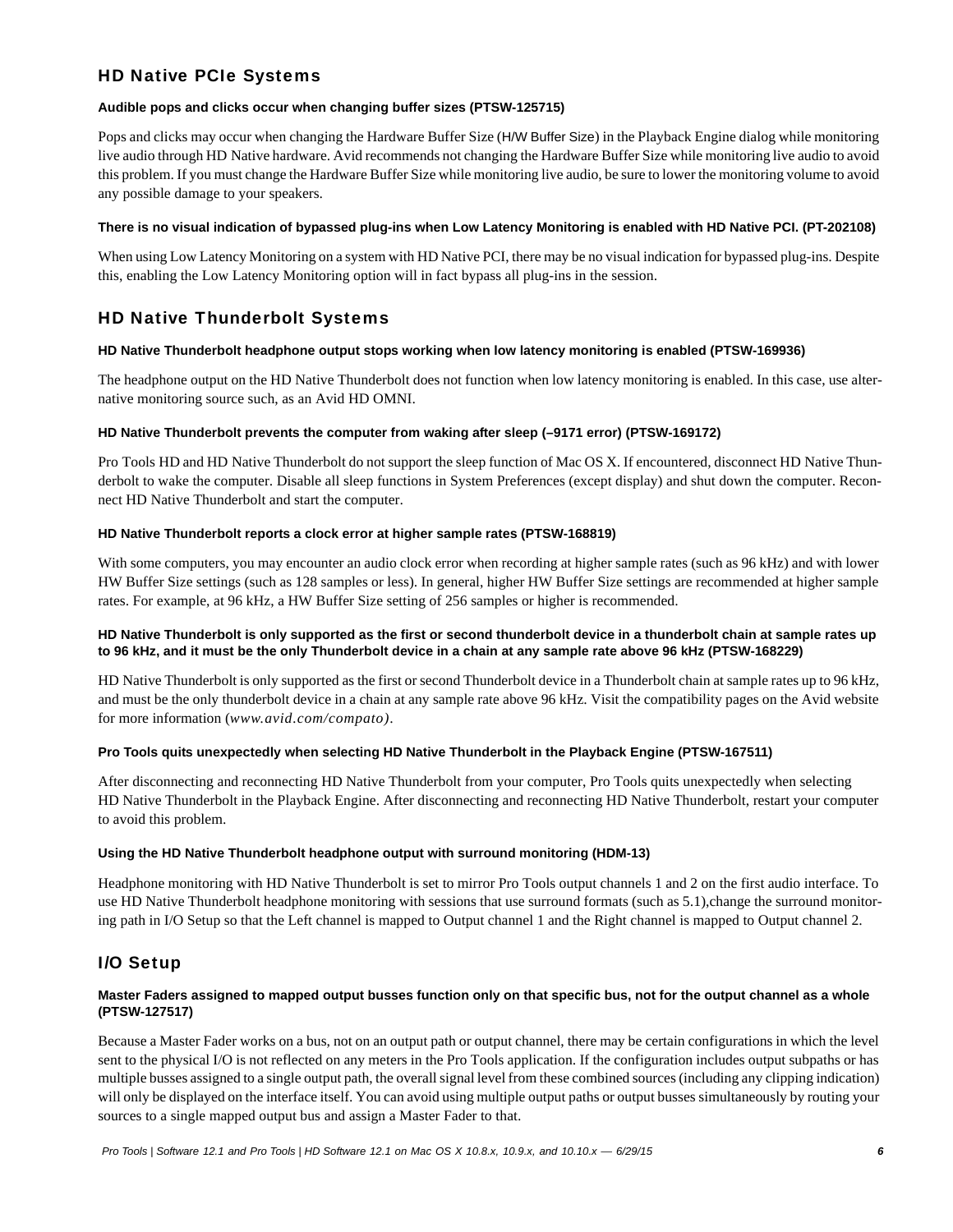#### **Session templates retain Bus settings and some preferences, display settings, and window layouts (PTSW-47133)**

Pro Tools session templates retain the bus settings and some of the preferences, display settings, and window layouts from the system on which the template was created. Consequently, creating a new session based on a template restores several session properties from the original system. These properties are retained by Pro Tools until you change them, or another session or template is opened that replaces them. This also means that if a new blank session is created after using a template, the properties from the template will be used for the new session.

The properties retained from templates include default track height, view settings, window size and position, and bus settings. You can update templates by making the desired changes, using the File > Save as Template command (be sure to select the "Install template in system" option), and then selecting the template you want to replace.

# **Opening a session saved to .ptf (Pro Tools 7–9) from Pro Tools 12.x or higher in Pro Tools 8.1 or lower results in incorrectly mapped IO (PTSW-194443)**

For any session saved to .ptf (Pro Tools 7–9) from Pro Tools 12.x or higher requires that IO Settings be manually corrected when opening that session with Pro Tools versions 8.1 and lower. Manually map the correct IO settings in the IO Setup before playing back the session.

# File and Disk Management

# **After Relinking files the Relink window does not retain its "revealed/open" status (PTSW-178130)**

Although the checkbox remains selected, the reveal status of volumes is not retained if the Relink window is automatically reopened. Be sure to reveal the volumes so that the enabled checkboxes are visible in order to reliably relink to missing files.

# **When relinking audio files, mismatched channel widths are not found (PTSW-189868)**

When relinking audio files, it is possible to link files with different channel widths. This is not a supported workflow and may have unpredictable results. Ensure that the channel width of linked files match the channel widths of clips in the session to avoid this issue.

# Elastic Audio

# **Maintaining phase coherency with Elastic Audio pitch processing (PTSW-20602)**

When there is Elastic Audio Pitch processing enabled on a track, switching from Polyphonic, Rhythmic, or X-Form to Monophonic or Varispeed can disrupt phase coherency. To preserve phase coherency in this case, be sure to clear all Elastic Audio Pitch processing from the track before switching to the Monophonic or Varispeed algorithm.

# **Drift in an audio file may occur when using Elastic Audio and the Monophonic or X-Form algorithms (PTSW-33768)**

Drift in an audio clip may occur when using elastic audio depending on how much the clips is expanded or compressed when using the Monophonic or X-Form algorithms. If you are using elastic audio with material that contains transient information in it that you would like to keep from drifting, you should use the Polyphonic or Rhythmic algorithms.

# **Default Input Gain preference is only for Elastic Audio imported at session tempo (PTSW-34096)**

The Default Input Gain preference in the Elastic Audio section of the Processing Preferences page is for Elastic Audio Imported at Session Tempo only. This preference option will not function unless Preview in Context is enabled in Workspace, and/or "Drag and Drop from Desktop Conforms To Session Tempo" is enabled in the Processing Preferences page.

# **Displayed Timebase is incorrect after importing Elastic Audio tracks (PTSW-46897)**

The incorrect timebase is displayed after importing Elastic Audio tracks to existing tracks with opposite timebase. You will need to manually select the correct timebase for the affected tracks.

# **Elastic Audio clips on Playlist lanes are not rendered (PTSW-47311)**

In Playlists View, any Elastic Audio clips on Playlist lanes are not rendered (waveform is "off-line") when changing the track's Elastic Audio processing from Real-Time to Rendered. Using the object grabber to select any off-line clips, promoting them to the main playlist or copying and pasting the clips in place will render using the selected Elastic Audio algorithm.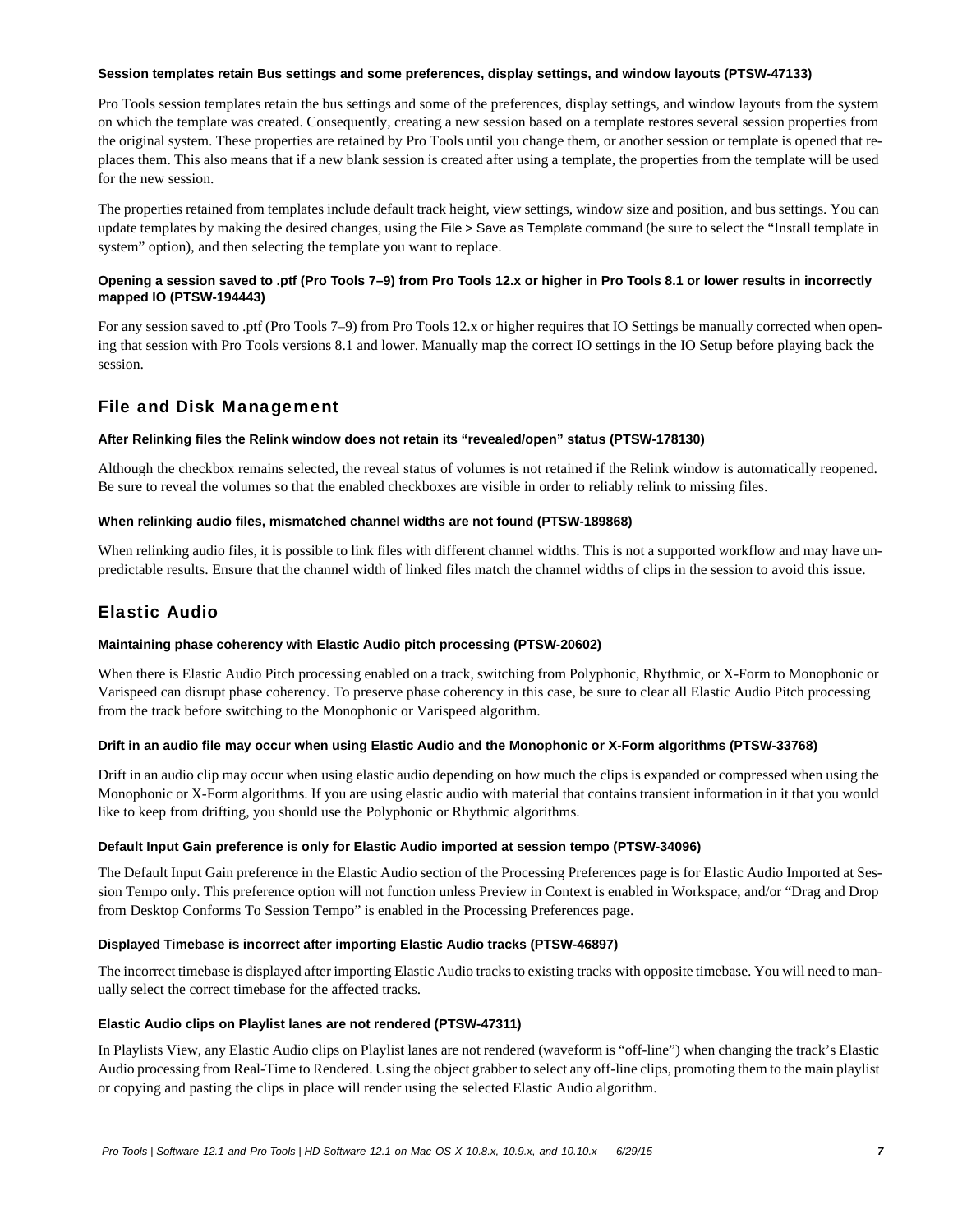# **Clip Groups containing Elastic Audio are not recognized as Elastic if the Clip Group itself has not had any Elastic functions applied (PTSW-34335)**

If a clip group contains Elastic Audio inside it, but no Elastic Audio operations have been performed on the outermost level of the clip group itself, then the clip group will not register as Elastic Audio. When used to create a new track, the track will not automatically be Elastic Audio–enabled, and the elastic audio inside the clip group will be rendered using the default Elastic Audio plug-in for the session. As a workaround, add a warp marker to the clip group to force it to register as an elastic clip. Or, create an Elastic Audio–enabled track first, then add the clip group to it.

### **Cannot import Elastic Audio tracks with the Consolidate From Source Media option (PTSW-33894)**

Use Copy from Source Media to import Elastic Audio tracks.

# **Timing inaccuracy in audio files converted from CAF and MP3 with Preview In Context enabled (PTSW-46707)**

Audio files converted from CAF and MP3 with Preview In Context enabled can cause timing inaccuracies (gaps in the audio and innerclip asynchronous transients issues). This is inherent with compressed file formats.

# MIDI

### **When recording MIDI, Wait for Note does not respond to MIDI input from ReWire (PTSW-30511 and PTSW-34550)**

When performing a MIDI record, Wait for Note will not respond to any MIDI received from ReWire. If you are recording MIDI generated from a ReWire application, you will have to start the transport manually or use a countoff instead of Wait for Note.

### **When using Import Session Data on a MIDI track with Real-Time Properties enabled and set to using Diatonic transposition, transposition is based on the first key signature in the session only (PTSW-49297)**

When importing session data from a session that includes multiple key signatures and a MIDI or Instrument track with the "Transpose in Key" Real-Time property enabled, the transposition will be based only on the first key in the session. This can be corrected by toggling the Real-Time Properties off and on; then the diatonic transposition will be correct for each key.

# Plug-Ins

*For known issues about specific plug-ins, see the Audio Plug-Ins Read Me.*

# **When opening legacy sessions, the 4-band EQ III plug-in is converted to the 7-band EQ III plug-in**

The AAX EQ III plug-in does not have a 4-band option. Pro Tools will automatically convert 4-band EQ III instances into 7-band instances if you are using only AAX plug-ins.

#### **When replacing one plug-in with another, the new plug-in inherits previously auto-enabled parameters. (PT-202826)**

With the Plug-in Controls Default to Auto-Enabled preference enabled, all available automation parameters become unexpectedly re-enabled (merged) after replacing one instance of the plug-in with another. Disable this preference before replacing one plug-in with another to avoid this issue.

#### **On Mac OS X 10.10.x, Avid Core Audio Plug-in causes audio disruption with Native Instrument plug-ins (PT-201944)**

You cannot launch Native Instruments plug-ins if the Avid Core Audio plug-in is installed. To avoid this issue, remove the Avid Core Audio plug-in from the Audio/Hal folder.

#### **Custom location for Avid Virtual Instrument content is not remembered (PTSW-187501)**

When installing AIR Creative Collection, if you choose a custom location for the content, that location is not remembered, resulting in error messages when you try to use a virtual instrument plug-in (Boom, Mini Grand, or Xpand) that references a ".big" content file. The location is not remembered after quitting and relaunching Pro Tools.

To avoid this error, move or reinstall the AIR Creative Collection content to the default location.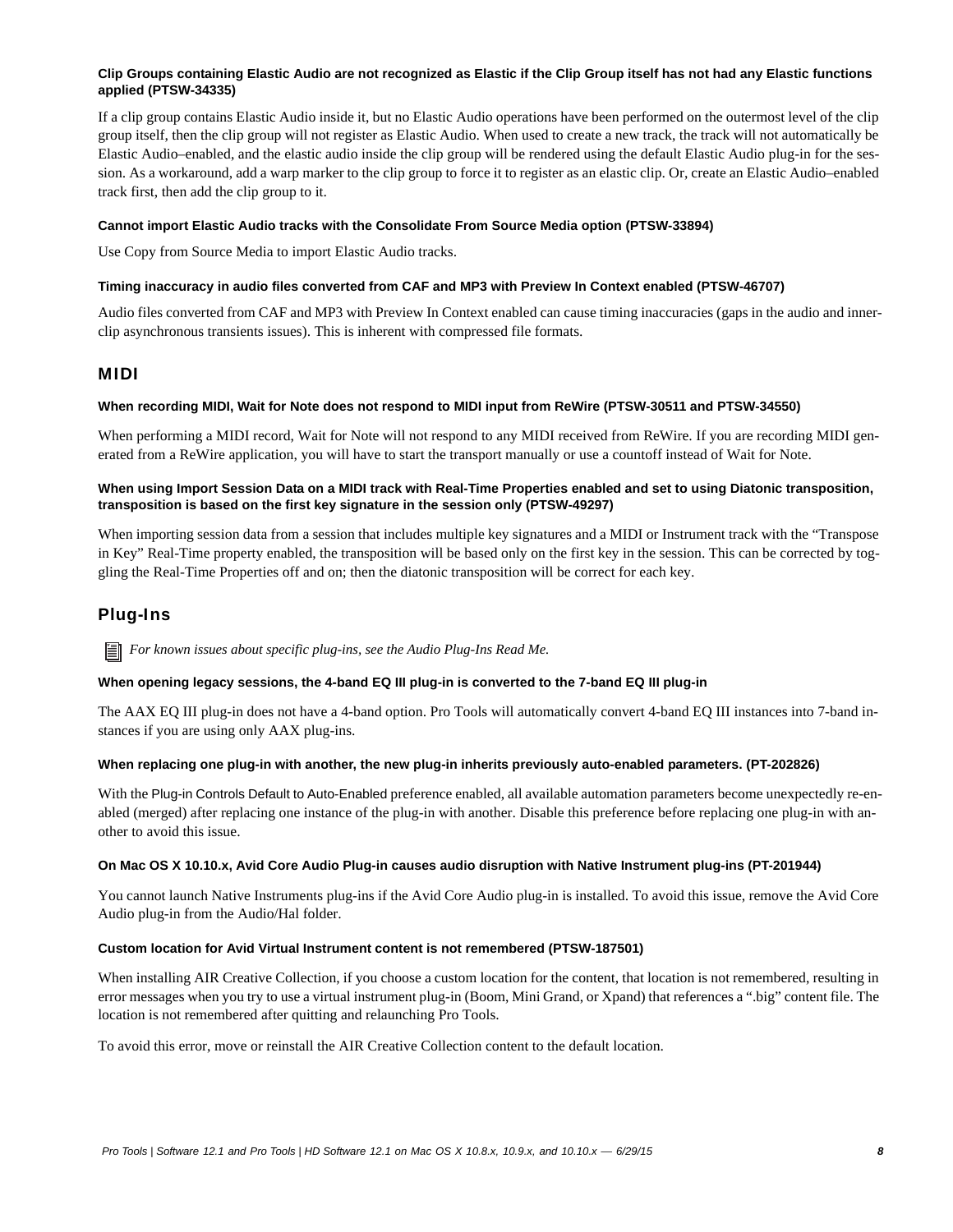#### **Some plug-ins require exclusive use of a DSP chip on HDX hardware-accelerated systems (PTSW-154614)**

Certain plug-ins, such as ReVibe and Reverb One, use direct memory access (DMA) on HDX cards. DMA plug-ins cannot share HDX DSP chips with other plug-ins. Additionally, even though DMA plug-ins of the same type can share a single HDX DSP chip (for example, multiple ReVibe plug-ins can use the same HDX DSP chip), they must be of the same channel width (DMA plug-ins of the same type cannot share the same HDX DSP chip if they have different channel widths).

# **Native plug-ins appear unavailable at higher sample rates (such as 192 kHz) (PTSW-160300)**

When using some native (host-based) plug-ins at higher sample rates (such as 192 kHz), it may be necessary to lower the number of host processors in the Playback Engine dialog. This is because in certain situations it is beneficial to leave a CPU Core processor available for other tasks, and not have the host-processor engine running on all Cores.

# **Pro Tools stops working when opening a session with Structure Free (PTSW-131965)**

When opening a Pro Tools session that uses Structure Free, Pro Tools may hang temporarily if Structure Free is looking for files in a directory where the files are not present.

# **AudioSuite and Clip Groups (PTSW-57457)**

AudioSuite plug-ins handle Clip Groups in the Clip List slightly differently than audio files. With audio files, an AudioSuite process can be applied to all copies of a unique audio file which appear in your session by selecting your target as Clip List in the AudioSuite plugin window and selecting Use in Playlist. However, if your target is set to Clip List in the AudioSuite plug-in window while you have a Clip Group selected, Pro Tools does not recognize the Clip Group as processable audio and will present a No Audio was Selected error. This is because a Clip Group is not treated as audio until it is actually used in a track.

To apply an AudioSuite process to all copies of a Clip Group in a session at once, do the following:

- **1** Select the Clip Group to be processed.
- **2** From the Clip List menu, select Ungroup All. All elements of the group will remain selected.
- **3** Perform AudioSuite processing.
- **4** From the Clip List menu, select Regroup.
- **5** When prompted, select Modify to apply the AudioSuite Process to all copies of the Clip Group in the session, or Copy to apply it only to the selected Clip Group.

# Control Surfaces

# **Selecting a track in Pro Tools auto-scrolls to the first track when going past the bank limits of an Artist series controller. (EUCON-3852)**

When the Edit Window follows Bank Selection or the Mix Window follows Bank Selection preference is enabled, if you select a track in Pro Tools that is beyond banking limits of an Artist control surface, that track auto scrolls to the top of the Edit window or far left of the Mix window. In order to avoid this behavior, de-select the corresponding preference, either Edit Window follows Bank Selection or the Mix Window follows Bank Selection.

# **Automation toggling on Artist Series surfaces with EuControl 3.2.2 or earlier does not work as expected (PT-204329)**

With Pro Tools 12.1 and EuControl 3.2.2 or earlier, automation modes cannot be changed from Artist Series and S3 control surfaces. Any automation mode change in Pro Tools will not be displayed correctly on the surface. To avoid this issue, change automation modes from Pro Tools and ignore the mode displayed on the control surface.

# **Trim Scrub and Trim Shuttle don't work on clips with fades (PTSW-46911)**

If a clip has fades, Trim Scrub and Trim Shuttle don't work when trying to trim using a control surface. To work around this problem, remove any fades on the clip, then execute the Trim Scrub or Trim Shuttle, and then restore the fades.

# **Used HW output path indication (101095)**

In Assign Matrix on your control surface, Insert mode the used HW output path will not have amber background indicating that it's already assigned after switching to a different insert on the same track.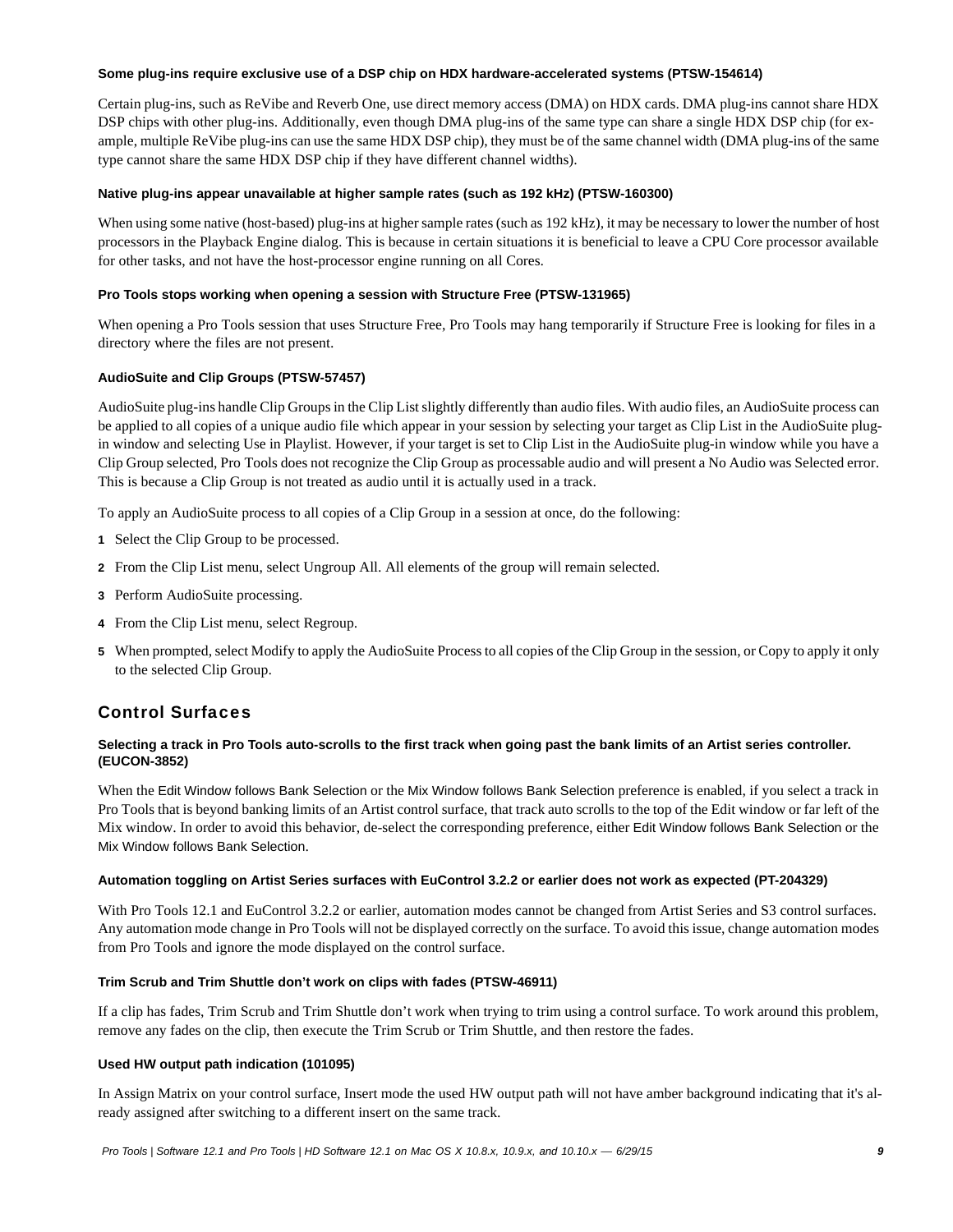### **Color indication on plug-in controls in Learn mode (PTSW-18480)**

When a plug-in is in Learn mode and the track with this plug-in is not focused on the main ICON unit, all automation LEDs in the plug-in window will be red if the track is in one of auto write modes. This conflicts with red color indication on the plug-in control, which is armed for mapping. The workaround is to set the track with plug-ins to Read automation mode.

### **SignalTools meter ballistics on control surfaces (PTSW-52799)**

SignalTools RMS, VU, BBC, Nordic and DIN meters will display inaccurate decay times when viewed on a control surface. Unaffected types are Peak, VENUE, and Peak + RMS, which only reports the Peak meter to the control surface. The attack times of the affected meters are not affected, only the decay times. All meter types display accurately in the plug-in window.

# **Channel Strip plug-in Expander/Gate meters appear in the Compressor/Limiter meter Instead of in the Expander/Gate meter in D-Control Dynamics section (Main Unit) (PTSW-150897)**

The Avid Channel Strip plug-in uses shared meters for Expander/Gate and Compressor/Limiter processing. Because of this, both Expander/Gate and Compressor/Limiter metering appear only in the Compressor/Limiter meter in D-Control Dynamics Section (Main Unit).

### **Pro Tools transport must be stopped when recalibrating ICON faders (78074)**

The transport in Pro Tools must be stopped when recalibrating faders on D-Command and D-Control. If one or more faders need calibration do the following: Stop playback, enter Utility mode, press TEST, press FADER, and press RECAL. After recalibrating faders. exit Utility mode.

### **Adjusting Clip Gain with the Jog Wheel on a EUCON control surface can result in Pro Tools quitting unexpectedly (PTSW-155028)**

Adjusting Clip Gain using the Jog Wheel on a EUCON control surface during playback can result in Pro Tools quitting unexpectedly. You can avoid this issue by using the mouse or key commands to adjust clip gain instead.

# Video

# **Playback of QuickTime video in Pro Tools may stutter or drop frames**

When monitoring QuickTime playback in the Pro Tools Video Window on the computer screen, the video image may stutter or drop frames. To improve results with QuickTime playback, try any of the following:

- Disable Continuous Scrolling.
- Close unnecessary UI windows.
- Try using the DNxHD codec.
- A second Pro Tools, Media Composer, or Symphony DX Video Satellite option offers guaranteed performance for Avid video playback with a primary HDX or HD Native system.

#### **QuickTime files that contain multiple CODECs may not import (UME-835)**

If the Pro Tools tells you that a file cannot be imported because it may be unsupported, check to see if the file contains more than one CODEC. This can be done by opening the file in QuickTime player and examining the file properties. QuickTime files that contain more than one CODEC are not officially supported for import into Pro Tools.

#### **Playback of PhotoJPEG-encoded video experiences dropped frames or stuttering (PTSW-183056)**

PhotoJPEG is not a preferred CODEC for video playback in Pro Tools. It you experience performance issues with this CODEC, please transcode to a preferred Avid CODEC, such as DNxHD or DV25. This can be done by bouncing the file to QuickTime from within Pro Tools and choosing the "Advanced Settings" in the bounce window.

#### **Video pull factor may become invalid when video hardware is enabled (PTSW-180554)**

If a software video pull factor of 0.1% is set while video hardware is disabled, enabling the video hardware may create an illegal pull setting. Video hardware only supports 0.1% pull ups at 24pPAL rates, and 0.1% pull downs at 25pPAL rates. If the pull rate is set to 0.1% at any other rate while video hardware is enabled, manually select an available option from the pull menu, which may be "none."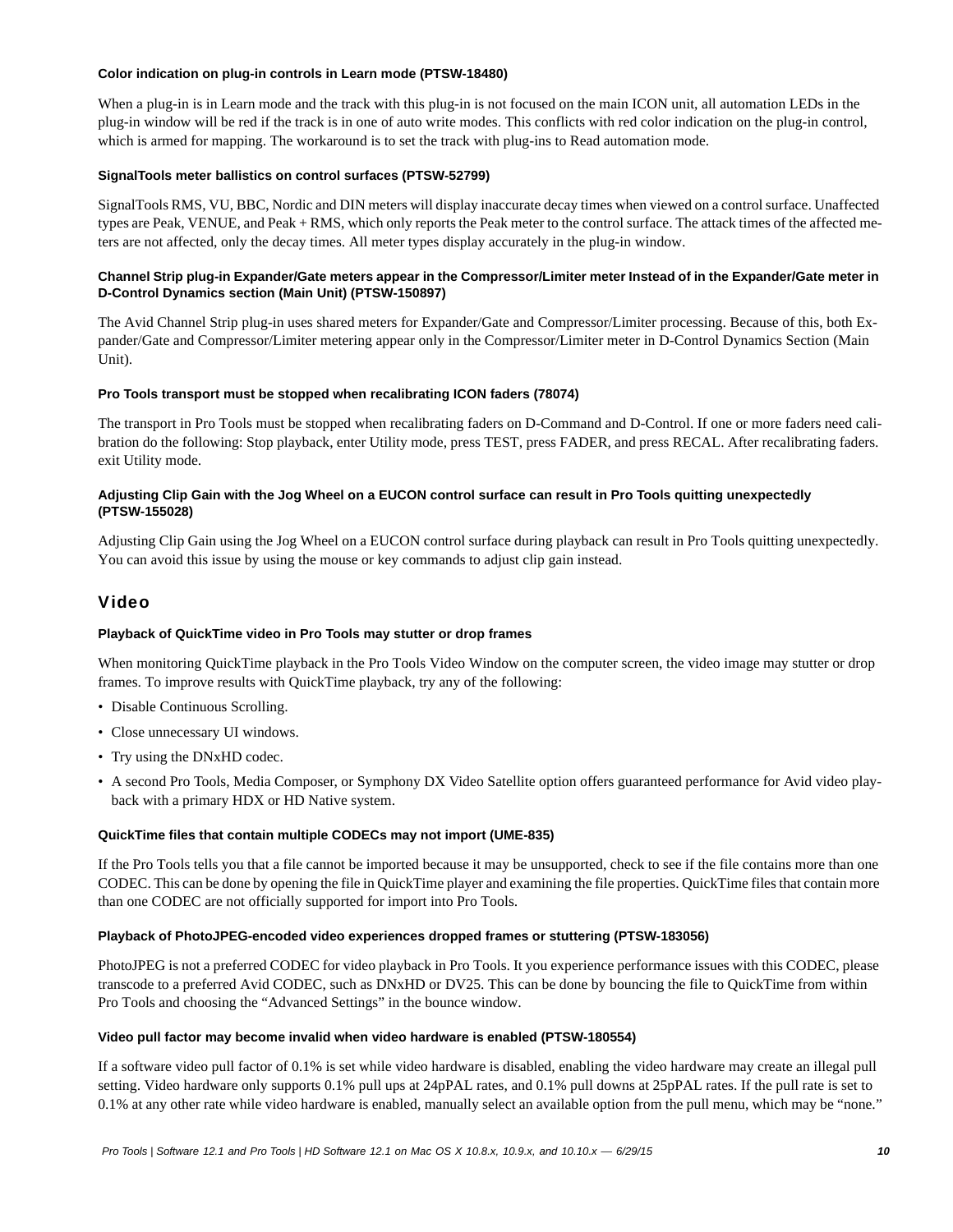#### **Video may not stay in sync when video hardware is attached and Pro Tools is locked to an external clock (PTSW-178722)**

If both Pro Tools and an attached video peripheral are each resolved to an external clock, but the clock is not derived from the same source, video will not stay in sync. An example of this would be if the video peripheral is locked to black burst, and the audio peripheral is locked to an audio clock not derived from the same video black burst, such as SPDIF. In this scenario, setting the video peripheral to lock to its own internal clock will allow Pro Tools to compensate for video drift over time.

### **Unsupported QuickTime video formats (PTSW-52140, PTSW-52155, PTSW-52156, PTSW-53625, 72961)**

Several video formats supported in QuickTime are not supported in Pro Tools. These include .DivX, .flc, .m4v and .3gp format movies. Attempting to import these will generate errors or will fail to import.

#### **QuickTime files that contain multiple CODECs may not import (UME-835)**

If the Pro Tools tells you that a file cannot be imported because it may be unsupported, check to see if the file contains more than one CODEC. This can be done by opening the file in QuickTime player and examining the file properties. QuickTime files that contain more than one CODEC are not officially supported for import into Pro Tools.

### **"Error reading video in the QuickTime files" when importing some MPEG 1 and 2 video files in Pro Tools (PTSW-178017)**

Some MPEG1 and MPEG2 files cannot be opened by Avid applications, including Pro Tools. Transcode these files to one of our primary CODEC such as DNxHD or AppleProRes for use in Pro Tools to avoid this issue.

### **3G2 file extension is not supported for video import (PTSW-178015)**

Pro Tools 11 and higher provides support for the .3GP file type extension for video import. These are video files often created on mobile phones. The second generation of this format uses the file extension of .3G2. Files with the .3G2 file extension will be filtered out as unavailable for video import. These .3G2 files may be available for import if their file extension manually changed to .3GP. If the files remain unavailable for import after changing their extension, they will need to be converted to an explicitly supported format such as DNxHD or AppleProRes for use in Pro Tools.

### **Video I/O Settings Pane appears inactive after editing video track during play (PTSW-183106)**

If you edit video during playback, the I/O Setting pane for the Video track appears inactive during playback, preventing you from opening the track's Output Setting tab. To access I/O settings for the track, stop playback.

# Third-Party Video Peripherals

The following issues may occur with third-party video hardware. Please contact your hardware vendor for support.

 In some cases, video will not stay in sync over time if the video peripheral is not, or cannot, lock to video reference. If you experience this, a workaround is to set the Pro Tools clock to internal. This will cause the video peripheral to slew overtime and stay in sync with Pro Tools. (THPV-2)

 When Pro Tools is running with a Blackmagic DeckLink II Extreme or Intensity video capture and playback PCI-e card installed, launching Blackmagic Design's Deck Capture utility, Final Cut Studio, or any other application which supports Black Magic hardware for video output, can result in system instability. To avoid any potential system instability only use one Blackmagic DeckLink–aware application at a time. (PTSW-19486)

 With some peripherals video playback will be one frame out of sync with Pro Tools audio. To compensate for this, choose Setup > Video Sync Offset and enter a 1 frame offset. (THPV-9)

 Some video peripherals will lose AV Sync when playback is attempted from a 9-pin controller when linked with other Pro Tools or Media Composer Satellites. To avoid this issue, attach the 9-pin controller to a Pro Tools Satellite that does not have a third-party video peripheral attached. (PTSW-187385)

 With some video peripherals, the video output will be scrambled when video is not loaded in Pro Tools, or when the video peripheral is disabled. (THPV-32)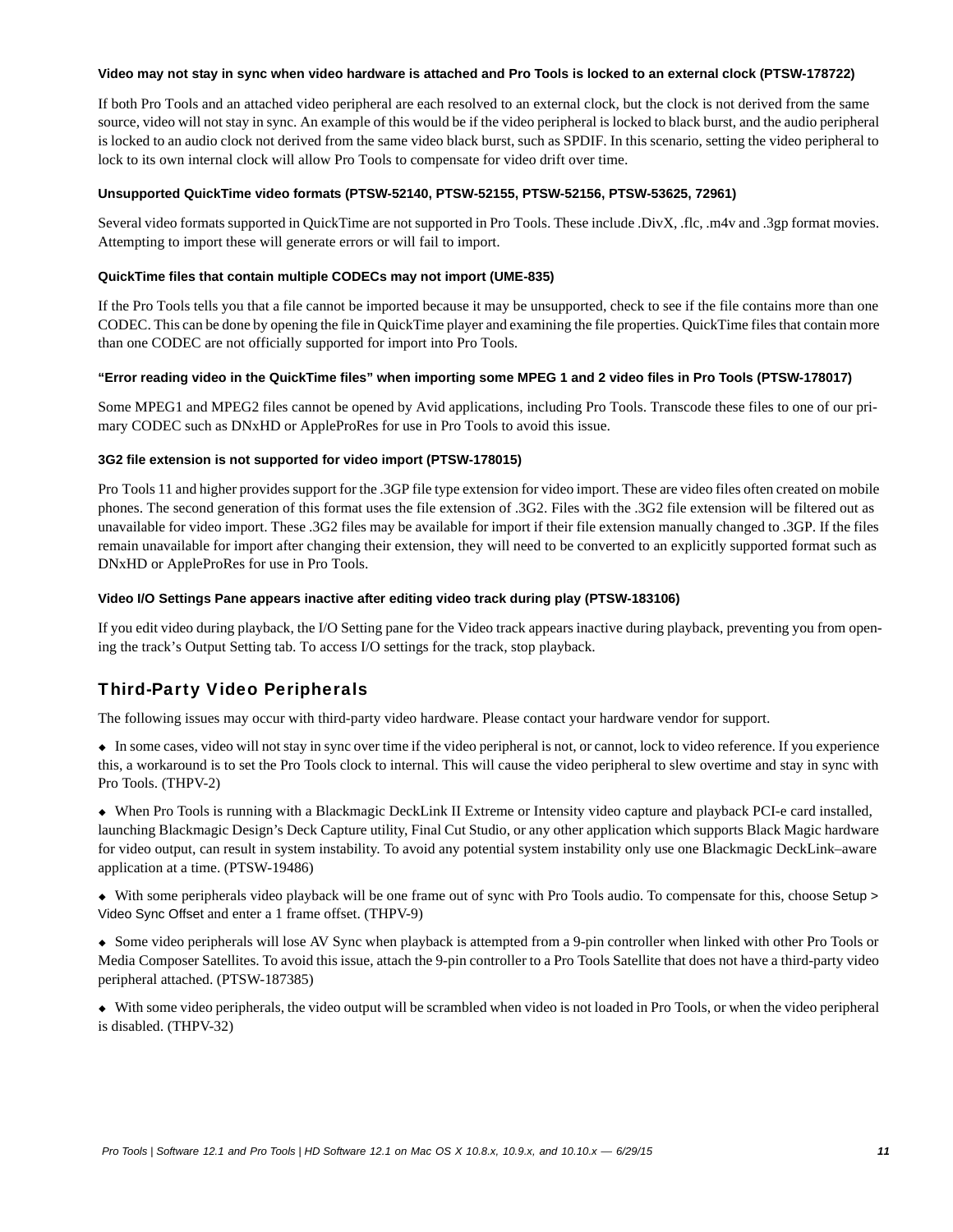# Video Satellite

# **23.976 or 24 fps Sequence Start Time Ending In Digits Other than ":00" Causes Time Code Offset**

Media Composer uses NTSC or PAL time code when setting the sequence start time regardless of the format selected by the user for display. When you are working on a video satellite project at 23.976 or 24 fps, a Media Composer sequence with a start time that ends in a value other than :*00* causes an offset between Pro Tools and Media Composer at the session start. For example, the start time 45:02:10:15 (ending in *:15*) would cause an offset, but the start time 45:02:10:00 (ending in :*00*) would not.

As a workaround, always set your Media Composer sequence start time to a time code value ending in *00*.

# **Cueing from Media Composer in a 720p Project Causes 1-Frame Offset (Item # 98460)**

In 720p projects, Media Composer counts at 50 or 60 (59.94) progressive fps—depending on the project type—while Pro Tools counts at 25 or 29.97 frames per second. When you cue a sequence from the video satellite in a 720p project, the Pro Tools edit cursor can be offset by as much as one frame.

As a workaround, cue and play back from Pro Tools when working with a 720p project in a video satellite system. This ensures that the two applications are always in sync. It is not possible to cue to odd 50 or 60 frame boundaries (for example, frame 47) from Pro Tools.

# **Audio and video may drift out of sync In Satellite Mode in certain conditions (Items # UDevC00090064, UDevC00090078, UDevC00088666, UDevC00089437, UDevC00087542)**

When operating in Satellite mode, audio and video output from Media Composer may drift out of sync by as much as one frame in any of the following conditions:

- When viewing video full screen in 1394 mode. This is due to the difference between the monitor's refresh rate and the video reference rate.
- When the Edit Play Rate of the video differs from the frame rate of the video reference signal. (For example, this occurs with a 24p NTSC project with 23.976 Edit Play Rate and NTSC reference signal.)
- When looping a selection that is not aligned to video frame boundaries in Pro Tools. As a workaround, make your selection in Pro Tools using Grid mode with the Grid value set to 1-frame increments—especially when it is necessary to loop several times without stopping.

# **When scrubbing with a Video Satellite, video may be offset by several frames (UME-870)**

Audio/video sync is not frame accurate when scrubbing a Video Satellite. An offset of several frames may be seen between the Media Composer system and the Pro Tools system. To monitor frame accurate video when scrubbing, use the Pro Tools Video window. When done scrubbing, you can continue to monitor frame accurate video on the Video Satellite.

# General Localization

# **AAF/OMF sequences with non-English characters import with garbled clip names or won't relink (PTSW-33569, PTSW-99570, PTSW-33826)**

If an AAF/OMF sequence containing files or clip names with non-English characters is exported from a Mac-based Pro Tools 7.3.1 system (or lower), it may not import correctly into Avid Media Composer, or Pro Tools 7.4 and higher systems on Windows or Mac. Conversely, AAF/OMF sequences with non-English characters exported from any Pro Tools 7.4 or higher system (or higher) may not import correctly into a Mac-based Pro Tools 7.3.1 (or lower) system. To relink the files, select "Manually Find and Relink," then deselect all options except "Find by file ID." Clip names may appear garbled.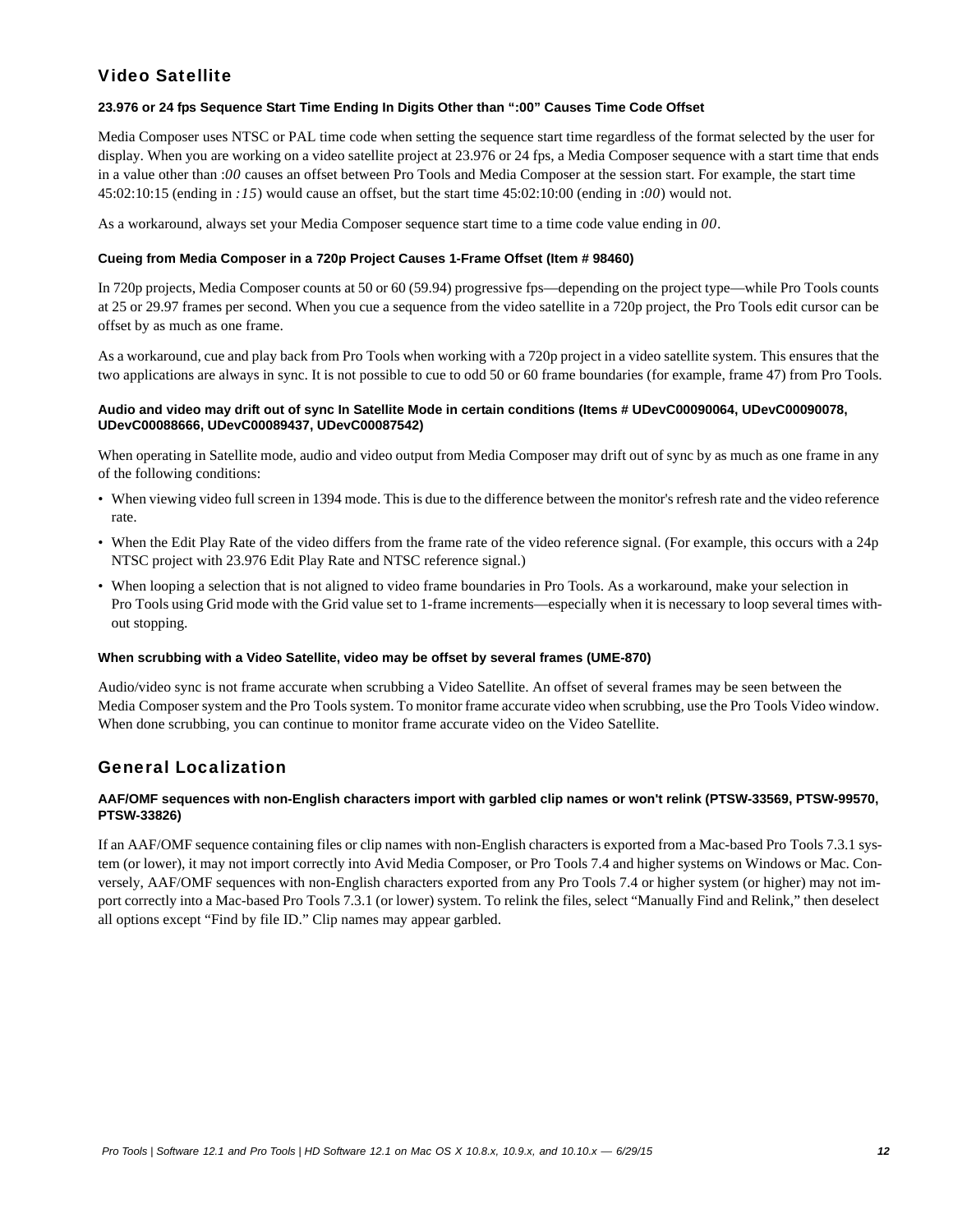# Known Issues with CoreAudio Hardware Drivers

# **Limitations of the Avid CoreAudio driver with CoreAudio Manager**

The 003 systems have the following limitations:

Pro Tools HD and Pro Tools with 003 systems require exclusive access to Pro Tools hardware. You cannot use CoreAudio applications and Pro Tools with these systems at the same time. To use Pro Tools, make sure you quit any CoreAudio applications before launching Pro Tools on these systems. To use a CoreAudio application with these systems, make sure you quit Pro Tools before starting the CoreAudio application.

 The Digi CoreAudio Driver cannot be used to preview sound files from the Mac Finder while Pro Tools is running. When a sound file is located in the Mac OS X navigation window, a QuickTime transport bar is displayed next to it. The QuickTime transport bar lets you audition the sound file. With USB audio interfaces, you can preview sound files from the Mac Finder as long as Pro Tools is not running. Regardless, with FireWire and Avid HD audio interfaces, the sound will always play back though the Mac built-in audio controller (through the Mac speaker or headphone jack). However, if you double-click a sound file, the QuickTime application will launch, which can use the Digi CoreAudio Driver for playback.

The CoreAudio Driver cannot be used for playback of Mac System Sounds.

# **Pops when changing sample rates (PTSW-58770)**

With the CoreAudio Manager, your Pro Tools hardware may produce a "pop" or "click" sound if Pro Tools was last used at a sample rate different from the one the new CoreAudio client is set to use.

# **Audio streaming problems when using very low H/W Buffer Sizes with 3rd party Core Audio applications (such as Logic) (PTSW-154719)**

You may experience audio streaming problems when using Avid hardware with 3rd party applications such as Cubase or Logic and playing back at the lowest buffer size. The lowest supported buffer sizes when using Avid hardware are 64 at 44.1 and 48 kHz sessions, and 128 at 88.1 and 96 kHz.

# **Buffer sizes incompatible with Pro Tools hardware (39542)**

In Cubase, Traktor, Live, and certain other applications, you can select Buffer Sizes that may be incompatible with your Pro Tools hardware. Selecting incompatible buffer sizes results in distorted sound and may cause other problems. Please make sure to select Buffer Sizes listed in the following chart:

| <b>Avid Audio Hardware</b>                     | <b>Supported Buffer Sizes</b> |
|------------------------------------------------|-------------------------------|
| <b>HDX</b>                                     | 128, 256, 512, 1024           |
| <b>HD Native</b>                               | 128, 256, 512, 1024           |
| 003, 003 Rack, 003 Rack+, Eleven Rack          | 64, 128, 256, 512, 1024       |
| Mbox <sup>®</sup> and Mbox 2-series interfaces | 32, 64, 128, 256, 512, 1024   |

# *Cubase SX Buffer Sizes Supported by Avid Audio Hardware*

# **Pro Tools reports a –6101 error connecting or disconnecting headphones or audio cables from the audio output jack on your computer while using Pro Tools (PTSW-159325)**

You may encounter a –6101 error when connecting or disconnecting headphones or audio cables from the audio output jack on your computer while using Pro Tools. To avoid this problem, quit Pro Tools before connecting or disconnecting your headphones or audio cables.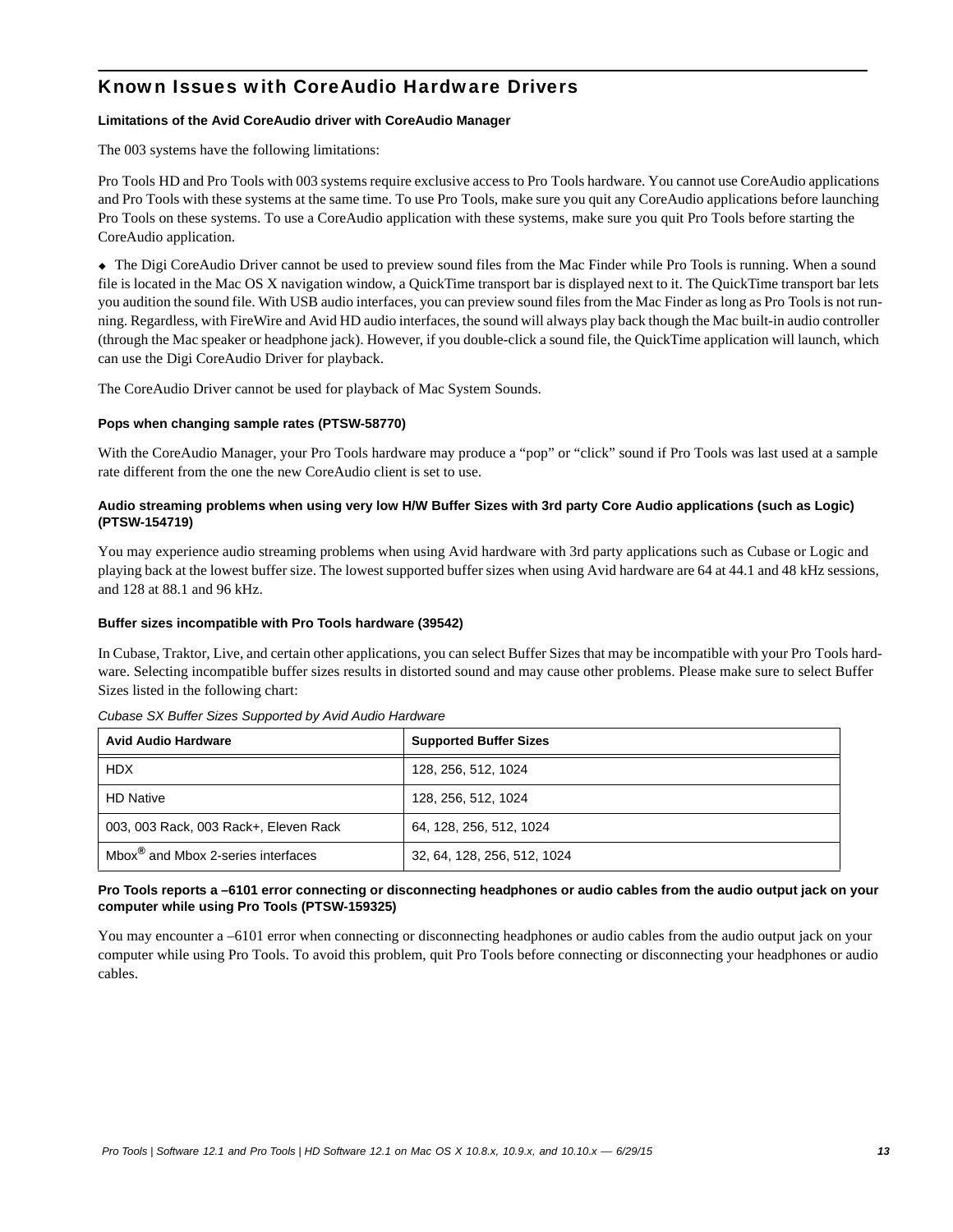# Known Issues with Audio Interfaces

# S3L

### **Distorted audio with S3L and low Hardware Buffer sizes in Pro Tools (PTSW-185113)**

Audio may distort with the Avid S3L when Pro Tools is set to use the lowest Hardware Buffer sizes (32 or 64). To avoid this issue when using the Avid AVB64 driver, set the Hardware Buffer size in Pro Tools to more than 64 samples.

# HD OMNI

### **Noise in the output signal from HD OMNI with digital input (PTSW-1614)**

If HD OMNI is connected to a digital source with a mismatched clock and Sample Rate Conversion (SRC) is not enabled, you will hear noise (including loud "pops") in the output signal. To correct this problem, either enable SRC or ensure that the clock of the digital source and HD OMNI are matched correctly.

### **HD OMNI front panel Setup menus are unresponsive after Pro Tools quits unexpectedly (PTSW-125692)**

HD OMNI will not automatically recover "stand-alone" mode if Pro Tools quits unexpectedly (or if you disconnect the DigiLink cable from HD OMNI while Pro Tools is running). As a result, some of the SETUP functions accessible from the front panel will be unavailable. Power cycle HD OMNI to recover stand-alone mode.

### **Graphic redraw problems in the Hardware Setup dialog (PTSW-122690, PTSW-1346, and PTSW-1235)**

When changing the Hardware Setup configuration for HD OMNI, it is possible to encounter graphics redraw problems in some cases. To force a graphics redraw of the Hardware Setup dialog, close and reopen the Hardware Setup dialog.

#### **No sound on output after hardware reset (PTSW-126575)**

After resetting the HD OMNI interface to the default factory settings using the front panel controls, the HD OMNI interface stops emitting sound in sessions where the outputs are not assigned to the Monitor output path. To correct this problem, press the ALT monitor button to switch to the ALT Monitor path, and then press it again to switch back to the Main Monitor path.

# **Loss of Monitor path when launching Pro Tools with HD OMNI off or disconnected (PTSW-127313)**

When launching Pro Tools and opening I/O Setup after powering off HD OMNI or disconnecting it from the system, the inactive Monitor path is not present in Output tab. You may need to restore the default I/O Settings and remap the corresponding Output Busses.

### **Output paths are not automatically created in the Output page of the I/O Setup after disabling the corresponding Monitor path in the Monitor page of the Hardware Setup and re-assigning the Outputs from "None" to physical outputs in the Main page of the Hardware Setup (PTSW-127559)**

After disabling the Monitor path in the Monitor page of the Hardware Setup and re-assigning the corresponding Outputs from "None" to physical outputs (such as "A 1-2") in the Main Page of the Hardware Setup, these Output paths are not automatically created in the Output Page of the I/O Setup. You will have to manually create the appropriate Output paths in the I/O Setup (or click Default).

### **Changing Monitor path Output assignments in the Hardware Setup does not update the Output paths in the Output page of the I/O Setup (PTSW-127563)**

When changing Monitor path Output assignments in the Monitor page of the Hardware Setup (such as setting the Monitor path Format to None or assigning the Monitor to different physical outputs), the Output paths in the Output page of the I/O Setup do not reflect the corresponding changes. You will have to manually create the appropriate Output paths in the I/O Setup (or click Default).

# **When creating new sessions, using the I/O Settings selector can result in unexpected Output assignments if HD OMNI has an assigned Monitor path (PTSW-123896)**

If HD OMNI has an assigned Monitor path, Output paths created by the selected I/O Settings option in the New Session dialog may be offset by the channel width of the Monitor path. If this happens, you will have to manually create the appropriate Output paths in the I/O Setup (or click Default).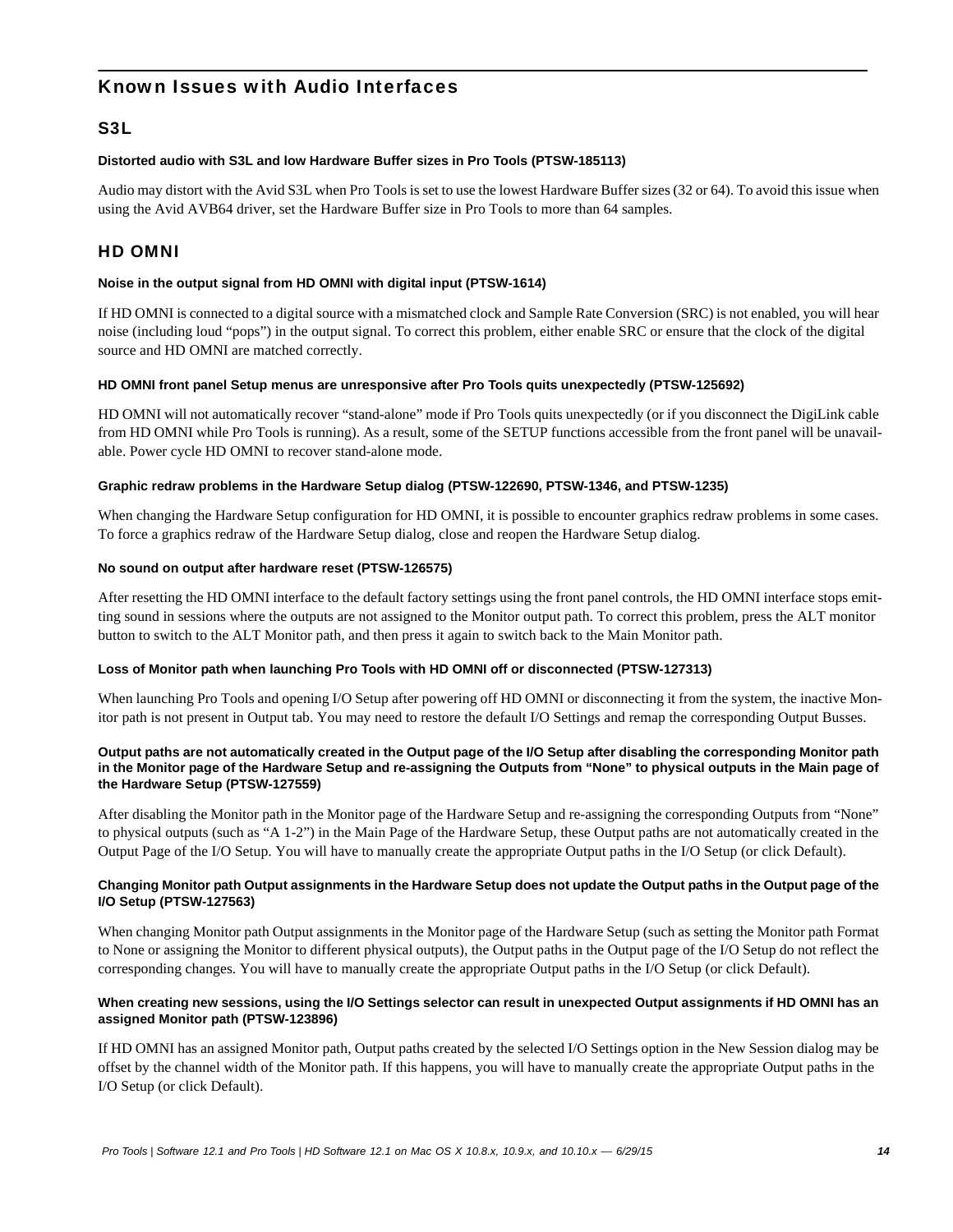#### **I/O Setup Bus page erroneously adds monitor paths (PTSW-127739)**

With both MAIN and ALT Monitor paths declared, toggling one of the CR Monitor paths from the current format to "None" and then back to the starting Monitor format from within the Hardware Setup Monitor page, causes the Bus page in I/O Setup to erroneously add an extra Monitor path with the abbreviation with "(1)." This can happen numerous time and each new Monitor abbreviation increments accordingly.

# 003 Series Interfaces

# **Reconnecting an 003 after losing the connection with Pro Tools (PTSW-20351)**

If your 003 series interface looses its connection with Pro Tools, increasing your buffer size may bring the device back online without having to close Pro Tools or restart your computer.

# **Importing .PIM Files on an 003 System with a C|24 (PTSW-46401)**

When importing a custom map .PIM file created on a 003 to another 003 system with a C|24, 003 displays "<No Track>" on the scribble strips instead of staying in Plug-in Edit mode with a restored newly imported Plug-in Map. You will need to switch to another mode on 003 and then re-enter Plug-in Edit mode to correct this.

# Mbox Pro

# **Pro Tools appears unresponsive with Mbox Pro (PTSW-184498)**

Avid recommends connecting the Mbox Pro before powering up the computer. If Pro Tools appears to be unresponsive with Mbox Pro, check to ensure that the Mbox Pro is synchronized to the proper clock source (Setup > Hardware), and that the clock source and your Pro Tools session have matching sample rates. If Mbox Pro encounters a problem with the clock source (such as mismatched sample rates between the clock source and the session), Pro Tools may become unresponsive.

# Pro Tools Aggregate I/O (Mac Built-In Audio)

# **–6101 error when previewing audio with Pro Tools Aggregate I/O (PTSW-132996)**

When previewing audio in the Import Audio dialog with Pro Tools Aggregate I/O selected as the Current Engine (in the Playback Engine dialog), and with the Mac OS File view is set to Columns view, you may encounter a –6101 error. Try changing the Mac OS file view from Columns to List or Icons view, or use any of the built-in audio devices instead of Pro Tools Aggregate I/O to avoid this problem.

# **Changing sample rates in Audio MIDI Setup can cause Aggregate I/O to disappear in I/O Setup, resulting no audio output (PTSW-132281)**

When Pro Tools Aggregate I/O is selected as the Current Engine in the Playback Engine dialog, changing sample rates in Audio MIDI Setup can cause the Pro Tools Aggregate I/O to be removed from I/O Setup resulting in no audio output. To correct this problem, click the Default button on the Output page of the I/O Setup.

# **Error messages when opening a session with a different sample rate from the Aggregate I/O sample rate setting (PTSW-131779)**

Pro Tools may indicate that a given Aggregate I/O device has not automatically adjusted its sample rate when a session with a different sample rate is opened. You may subsequently be presented with a dialog indicating that the session needs to be closed and reopened to update the sample rate setting of the Aggregate I/O device.

# **Renaming Pro Tools Aggregate I/O driver in AMS corrupts the driver (PTSW-131383)**

If you rename the Pro Tools Aggregate I/O driver in Audio MIDI Setup (AMS), the driver be corrupted the next time you launch Pro Tools. If this happens, quit Pro Tools and delete the Pro Tools Aggregate I/O device from AMS. Pro Tools will re-create the driver the next time it is launched.

# **Pro Tools quits unexpectedly when enabling the built-in digital I/O (PTSW-132189)**

When enabling built-in digital I/O for Pro Tools Aggregate I/O in Audio MIDI Setup, Pro Tools quits unexpectedly. To avoid this problem, enable the built-in digital I/O in Audio MIDI Setup before launching Pro Tools.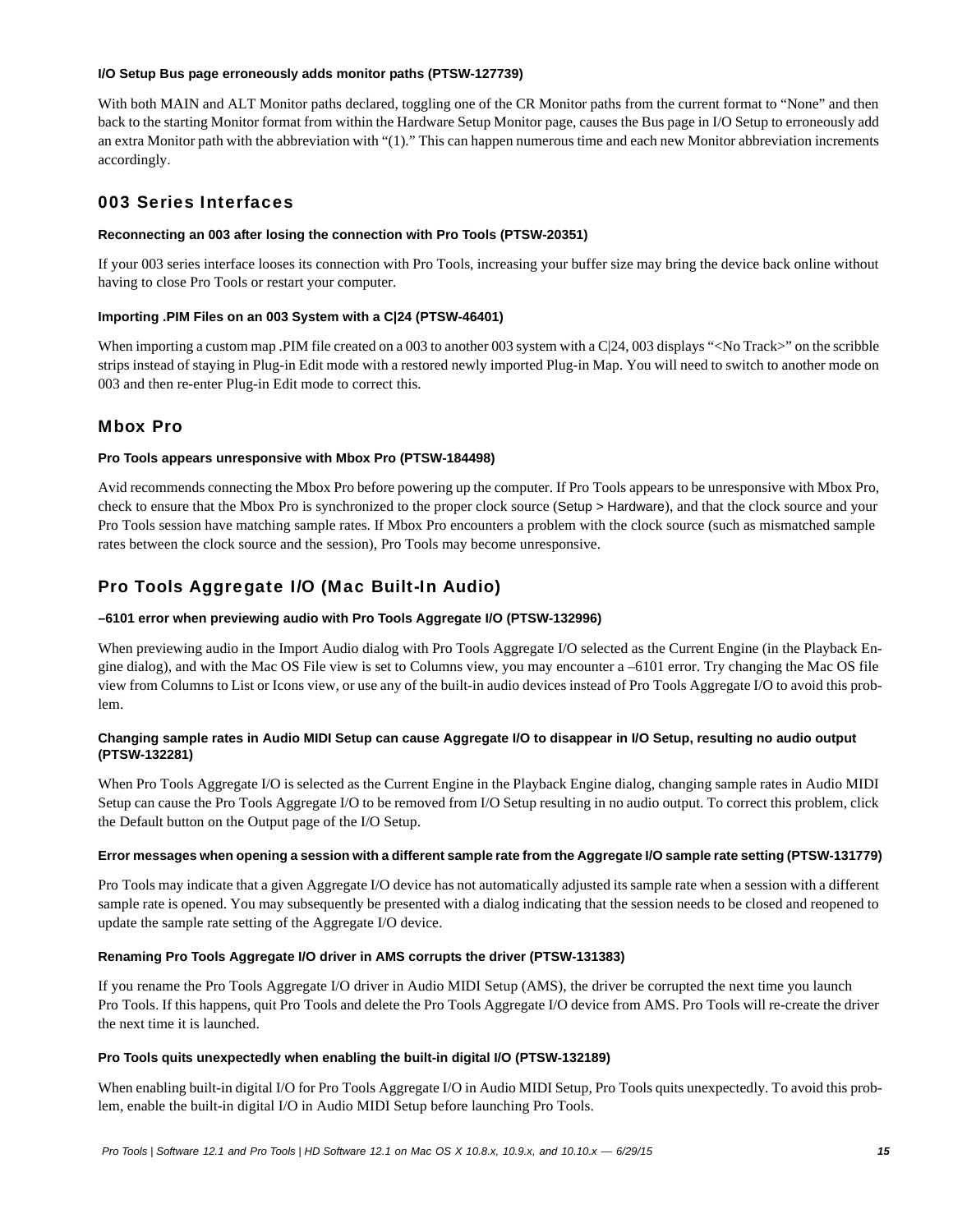# Third-Party Core Audio Devices

### **Using low buffer sizes with Studio Monitor Express may result in Pro Tools quitting unexpectedly with a loud burst of noise (PTSW-132513)**

Using Studio Monitor Express with some Core Audio Devices may result in Pro Tools quitting unexpectedly along with loud bursts of noise. Studio Monitor Express is not recommend for use with Pro Tools at this time.

# Error Messages

# **Error –1150 (PTSW-144422)**

When launching Pro Tools HD on HDX hardware, if you encounter a –1150 error, quit Pro Tools, shut down your computer, and ensure that the HDX TDM cable is properly connected.

# **Error –6042**

If you repeatedly encounter –6042 errors, open the System Usage window and check the PCI gauge. If the gauge is peaked, you will need to reset the PCI bus. To reset the PCI bus, make all tracks inactive and start playback. If you still encounter a –6042 error, quit and relaunch Pro Tools, open the Playback Engine dialog, and change the Number of Voices setting to use fewer voices per DSP.

# **Error –9073 without reaching the 2 GB file limit**

If you encounter a –9073 error, and you have not reached the 2 GB file size limit, please refer to the Knowledge Base for possible causes and solutions (*www.avid.com/onlinesupport*).

# **Error –9128**

In sessions with high sample rates (96 kHz or higher), you may need to set the Hardware Buffer Size to 512 or more to avoid –9128 errors during playback with Native plug-ins or dense automation.

### **Error –9131 (92747, 20843)**

GUID partitioned drives will not allow you to record beyond the third partition when running on OS X. A workaround is to partition audio drives using Apple Partition Map instead of GUID.

– or –

Recording to or playing from a UNIX File System (UFS) formatted drive is not supported in Pro Tools.

# **Error –9132 (32397)**

If a –9132 error occurs during Bounce To Disk (even with the highest Hardware Buffer setting selected), bus the appropriate tracks to the appropriate number and format of audio tracks, and record to disk. You can then use the resulting audio files as you would have used bounced files.

# **Error –9155**

In sessions with high sample rates of 96 kHz or more, you may need to set the Hardware Buffer Size to 512 or more to avoid –9155 errors during playback with dense automation.